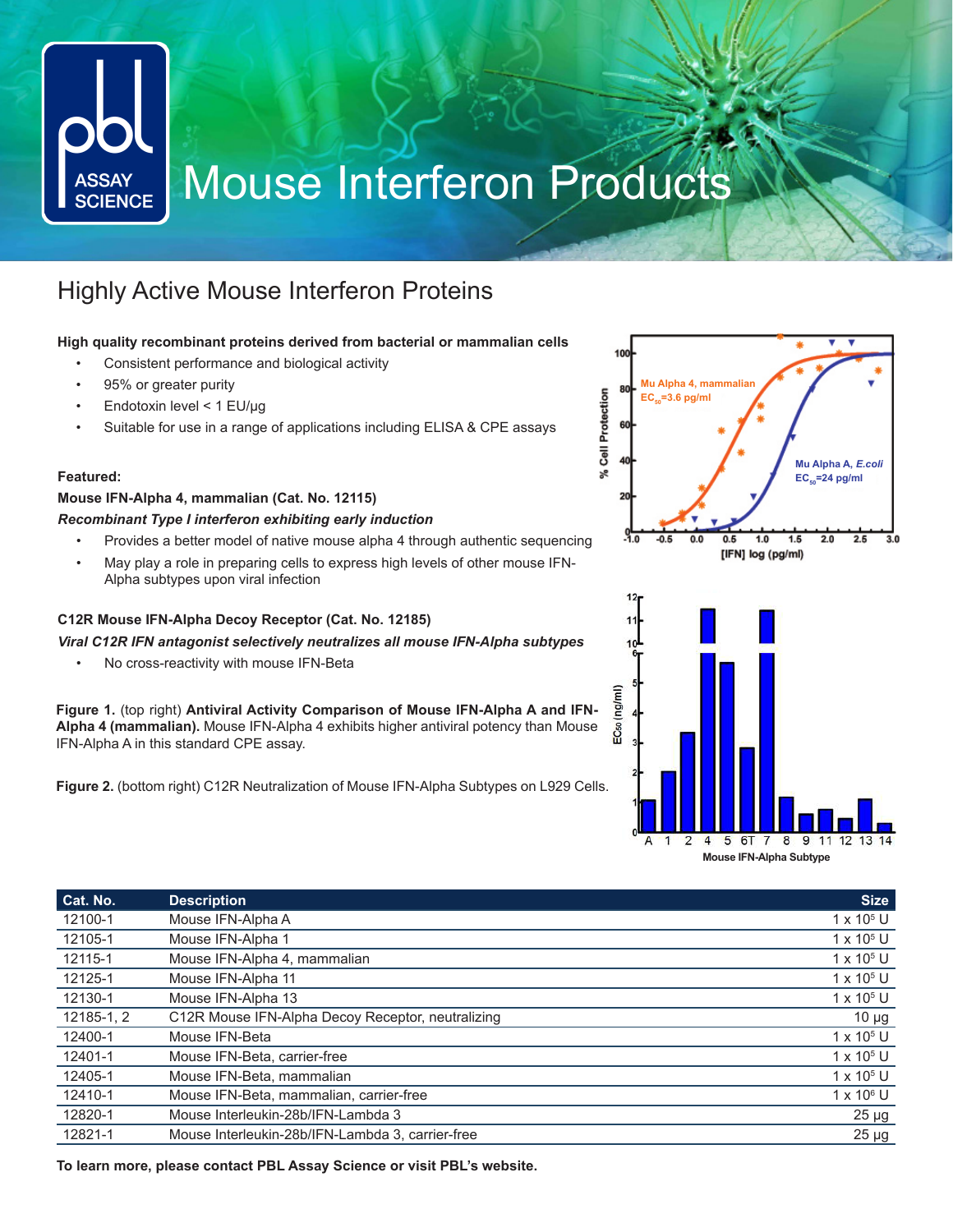### **Mouse Interferon Alpha (IFN-α) ELISAs**

**Achieve global detection and quantitation of all Mouse IFN-Apha subtypes in sera, plasma, or Tissue Culture Media (TCM).**

#### **Featured:**

#### **Mouse IFN-Alpha All Subtype ELISA (Cat. No. 42115)**

#### *High Sensitivity*

- Assay Standard Range: 2.38 152 pg/ml
- Recognizes all 14 IFN-Alpha subtypes
- Sensitive, low pg/ml global detection of Mouse IFN-Alpha subtypes
- Robust matrix tolerance including serum, plasma, and tissue culture media (TCM)
- Rapid ELISA provides total interferon alpha readout in  $\sim$  2 hours
- High data reproducibility with < 10% inter- and < 8% intra-assay CVs





**Figure 3.** Signal to Noise Ratios of Mouse IFN-Alpha Subtypes in Mouse Serum.

**Figure 4.** Levels of endogenous mouse IFN-Alpha quantified in pooled plasma (A) and individual sera (B).

|                                                                              | 42120                   | 42115                          |
|------------------------------------------------------------------------------|-------------------------|--------------------------------|
| $\bullet \bullet$ Better<br>$\bullet \bullet \bullet$ Best<br>$\bullet$ Good | $Mu-IFN-\alpha$         | $Mu-IFN-\alpha$ All<br>Subtype |
| Global IFN-Alpha subtype measurement in serum or plasma                      | $\bullet\bullet$        | $\bullet\bullet\bullet$        |
| Global IFN-Alpha subtype measurement in TCM                                  | $\bullet\bullet$        | $\bullet\bullet\bullet$        |
| Reproducible results with < 10% inter- & intra-assay CVs                     | $\bullet\bullet\bullet$ | $\bullet\bullet\bullet$        |

| Cat. No.  | Description <b>\</b>                                          | <b>Size</b>                          |
|-----------|---------------------------------------------------------------|--------------------------------------|
| 42120-1.2 | VeriKine Mouse IFN-Alpha ELISA Kit (TCM)                      | 1 x 96-well plate, 5 x 96-well plate |
| 42115-1   | VeriKine-HS Mouse IFN-Alpha All Subtype ELISA Kit (S, P, TCM) | 1 x 96-well plate                    |

**To learn more, please contact PBL Assay Science or visit PBL's website.**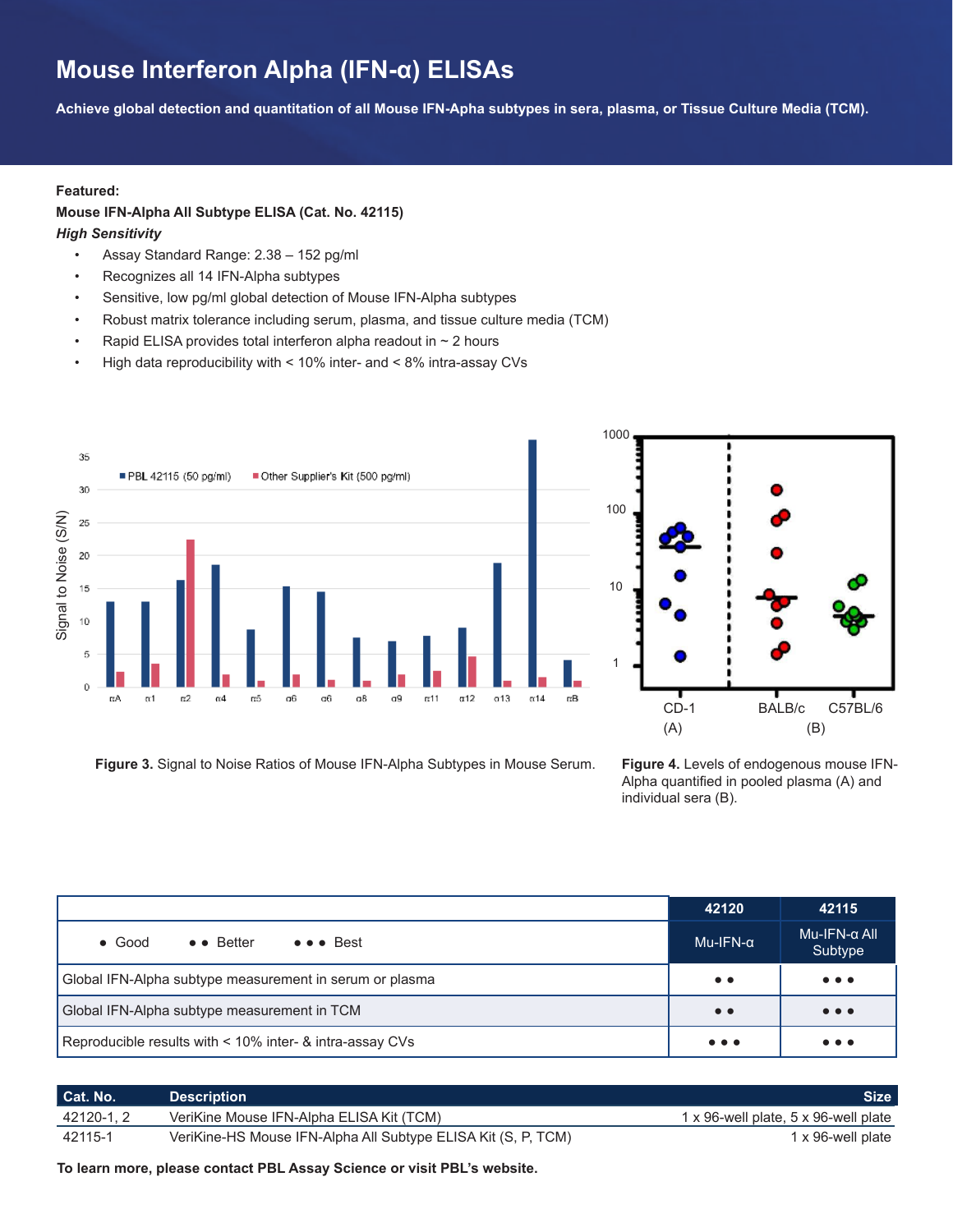### **Mouse Interferon Beta (IFN-β) ELISAs**

**Superior detection and measurement of Mouse IFN-Beta in sera, plasma, or TCM at an unrivaled level of sensitivity.**

#### **Featured:**

#### **Mosue IFN-Beta Serum ELISA (Cat. No. 42410)**

#### *High Sensitivity*

- Assay Standard Range: 0.94 60 pg/ml
- Accurately quantifies low levels of Mouse IFN-Beta in multiple matrices
- Provides > 90% spike-recovery in serum and plasma
- High precision assay reproducibility with ≤ 7% and ≤ 6% intra-assay CVs
- Total assay time of  $\sim$  2 hours



**Figure 5. Representative Standard Curves.** Competitor data obtained from published public source (provided for comparison use only).



**Figure 6. Comparison of ELISA Reactivity of Mammalian and E.coli-expressed Mouse IFN-Beta.** Sensitive detection of mammalian and *E.coli*expressed IFN-Beta.

|                                                          | 42400            | 42410                                                                    |
|----------------------------------------------------------|------------------|--------------------------------------------------------------------------|
| ● ● ● Best<br>$\bullet \bullet$ Better<br>$\bullet$ Good | $Mu-IFN-B$       | $Mu-IFN-\beta$<br>Serum                                                  |
| Accurate IFN-Beta measurement in serum or plasma         |                  | $\bullet\bullet\bullet$                                                  |
| Accurate IFN-Beta measurement in TCM                     | $\bullet\bullet$ | $\bullet\bullet\bullet$                                                  |
| Reproducible results with < 10% inter- & intra-assay CVs | $\bullet\bullet$ | $\bullet\hspace{0.4mm}\bullet\hspace{0.4mm}\bullet\hspace{0.4mm}\bullet$ |

| Cat. No.   | <b>Description</b>                                     | <b>Size</b>                          |
|------------|--------------------------------------------------------|--------------------------------------|
| 42400-1, 2 | VeriKine Mouse IFN-Beta ELISA Kit (TCM)                | 1 x 96-well plate, 5 x 96-well plate |
| 42410-1.2  | VeriKine-HS Mouse IFN-Beta Serum ELISA Kit (S, P, TCM) | 1 x 96-well plate, 5 x 96-well plate |

**To learn more, please contact PBL Assay Science or visit PBL's website.**